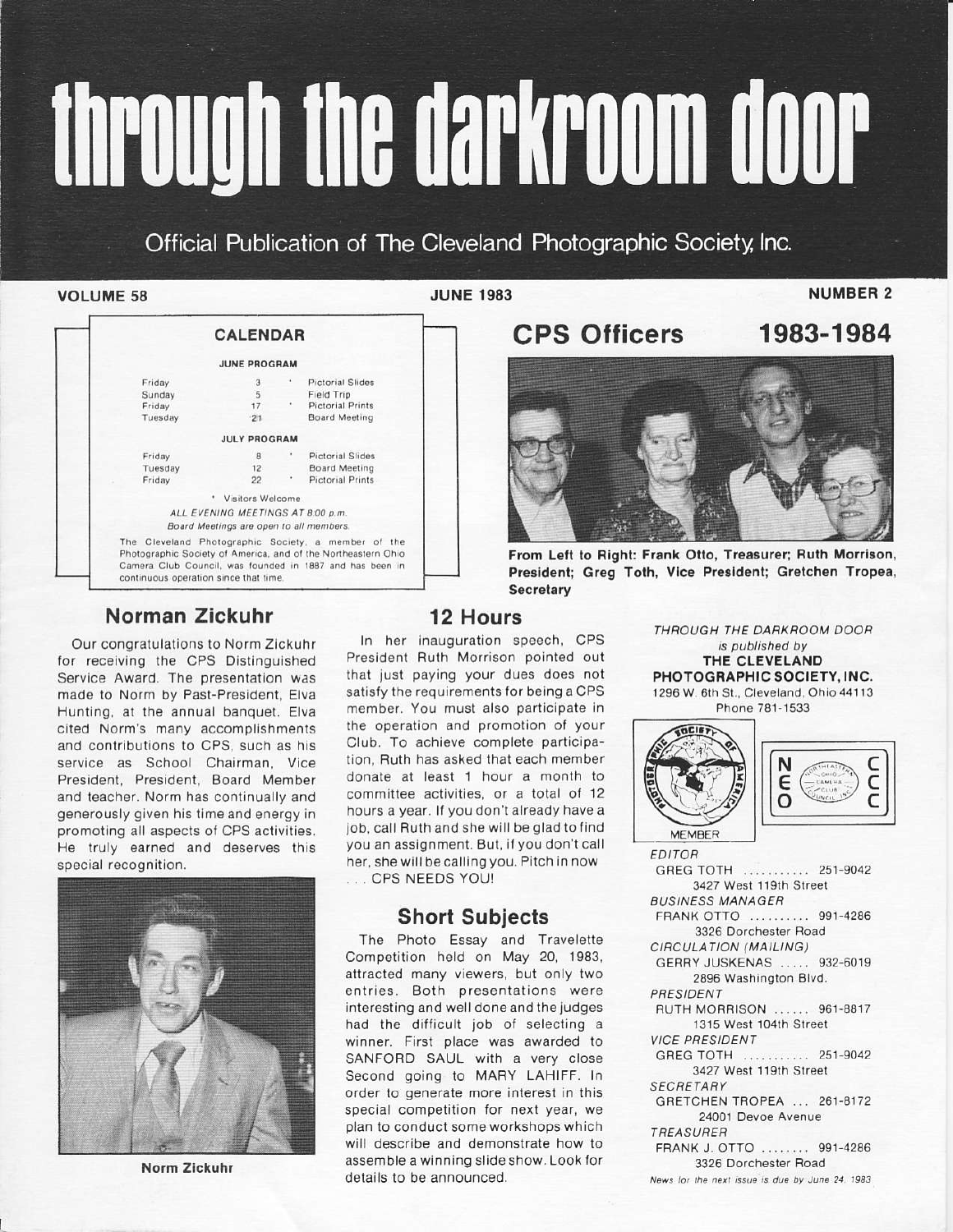# **PICTORIAL PRINTS**

Prints of the Year

**Black and White** 

|  | NAVAJO SANDSTONE | Walter Grossman |
|--|------------------|-----------------|
|  |                  |                 |

Color

SUMMER MORNING AT HINKLEY LAKE Otmar Zeidner

**Accumulated Point Winners** 

# Class A

Class B

| 1st | Walter Grossman | 1st | Kolman Rosenberg    |
|-----|-----------------|-----|---------------------|
| 2nd | LeRoy Dierker   | 2nd | <b>Rick Gaeckle</b> |
| 3rd | Dick Morrell    | 3rd | Debra Brosky        |

### Class<sub>C</sub>

| 1st | Jim Kunkel  |
|-----|-------------|
| 2nd | Frank Vano  |
| 3rd | Elwood Ford |

### **Year End Competition Winners**

### Class A

| 1st | PASSAGES  LeRoy Dierker                                          |
|-----|------------------------------------------------------------------|
| 2nd | SEASIDE MOOCHERS  Sarah Evanko                                   |
| 3rd | HINKLEY LAKE  Dick Morrell                                       |
|     | <b>Class B</b>                                                   |
| 1st | A QUIET RETREAT  Rick Gaeckle                                    |
| 2nd | THE PACK  Debra Brosky                                           |
| 3rd | ON A ROCKY HILL  Frank Otto                                      |
|     | Color                                                            |
| 1st | MARTINI DERIVATION  Frank Vano                                   |
| 2nd | CORNSTALK PATTERNS  Jim Kunkel                                   |
| 3rd | PEEK-A-BOO VISTAS  Bill Sinclair<br><b>Special Judges Awards</b> |

**Best Landscape** 

BRIDAL VEIL FALL .................. Walter Grossman

Portrait

BARKING SEA LION ........................ Joe Evanko

### **NATURE SLIDES**

Slide of the Year

BLACK SWAN AND CYGNETS ............. Ruth Meyer

**Henry Mayer Award** 

**Best in Botany** 

TURKS CAP ................................. Frank Vano

**Accumulated Point Winners** 

### Class A

### Class B

| 1 <sub>st</sub> | Frank Vano       | 1st | Sam Aversano * |
|-----------------|------------------|-----|----------------|
| 2nd             | Carol Campanella | 2nd | Jim Kunkel     |
| 3rd             | Norm Zickuhr     | 3rd | Tom Dunn       |

### **Year End Competition** Class A - Zoology

| 1st | RED SHOULDERED HAWK  Howard Melcher       |
|-----|-------------------------------------------|
| 2nd | YEARLING WHITE TAIL AND FAWN Norm Zickuhr |
| 3rd | LEOPARD FROG  Frank Vano                  |
|     | Class B - Botany                          |
| 1st | MERTENSIA  Carol Campanella               |
| 2nd | STEPFORD PINK  Frank Otto                 |
| 3rd | HONEY MUSHROOMS  Gerry Juskenas           |
|     | <b>Class B</b>                            |
| 1st | ELEGANT OSTRICH  Sam Aversano             |
| 2nd | MONARCHS ABOUT TO MIGRATE  Tom Dunn       |
| 3rd | WILD GERANIUM #2  Jim Kunkel              |

\* Promoted to Class A

### PICTORIAL SLIDES Slide of the Year

### COSMIC BLOSSOM ....................... Tom Shimko

Clean P

### **Accumulated Point Winners**

 $C<sub>l</sub>$ 

| G1433 M |                | <b>CIASS</b> D |                  |  |
|---------|----------------|----------------|------------------|--|
| 1st     | Frank Vano     | 1st            | Tom Shimko *     |  |
| 2nd     | Howard Melcher | 2nd            | William Ward     |  |
| 3rd     | Frank Otto     | 3rd            | <b>Bob Burns</b> |  |

# **Year End Competition Winners**

Class A

| Ist             | WINTER WONDERLAND  Frank Vano    |
|-----------------|----------------------------------|
| <sub>2</sub> nd | DAYS END  Howard Melcher         |
| 3rd             | LANDSCAPE  Howard Melcher        |
| $+M$            | MISTY MORNING  Frank Vano        |
| HM              | PERMAQUID LIGHT  Howard Melcher  |
|                 | <b>Class B</b>                   |
| lst.            | STAIRWAY  Bob Burns              |
| nd?             | ASH CAVE  Bob Burns              |
| 3rd             | SUMMER BREEZES  Kolman Rosenberg |
|                 |                                  |

| 3rd | SUMMER BREEZES        | Kolman Rosenberg |
|-----|-----------------------|------------------|
| HМ  | NEPTUNE'S KINGDOM     | Tom Shimko       |
| HМ  | COSMIC MERRY-GO-ROUND | Tom Shimko       |

### **Best Creative**

OFFICIALLY SPEAKING ............ Kolman Rosenberg

### **Moddenjonger Award Best Scenic**

SEASIDE SUNRISE ......................... Frank Vano

**Human Interest** 

BUDGET VACATION ........................ Bob Burns

## **NATURE PRINTS**

Black and White Print of the Year

UPPER FALLS YOSEMITE ........... Walter Grossman Color Print of the Year

PASTURE ROSE .................... Steve Campanella **Accumulated Point Winners** 

|     | Class A - B & W |                  |     | Class B - B & W |
|-----|-----------------|------------------|-----|-----------------|
| 1st | Walter Grossman |                  | 1st | Frank Otto *    |
| 2nd | Maria Zickuhr   |                  | 1st | Debra Brosky    |
| 3rd | Joe Evanko      | Color            | 2nd | Dave Brosky     |
|     | 1st             | Norm Zickuhr     |     |                 |
|     | 2nd             | Steve Campanella |     |                 |
|     | 2nd             | Frank Vano       |     |                 |
|     | 3rd             | Jim Kunkel       |     |                 |

**Year End Competition Winners** Class A - Black and White

| 1st | SHOWY LADY SLIPPER AND BUD Maria Zickuhr |
|-----|------------------------------------------|
| 2nd | FLIGHT  Joe Evanko                       |
| 3rd | AFRICAN LION  Sarah Evanko               |
|     | Class B - Black and White                |
| 1st | CANADA GOOSE  Frank Otto                 |
| 2nd | BALD EAGLE  Debra Brosky                 |
|     | Color                                    |
| 1st | CHIMPANZEE  Frank Vano                   |
| 2nd | FERRIS-BARREL CACTUS  Maria Zickuhr      |
|     | <b>Best Zoology</b>                      |
|     | <b>Black and White</b>                   |

| MONARCH                | Norm Zickuhr |
|------------------------|--------------|
| TWELVE SPOTTER SKIMMER | Norm Zickuhr |

٦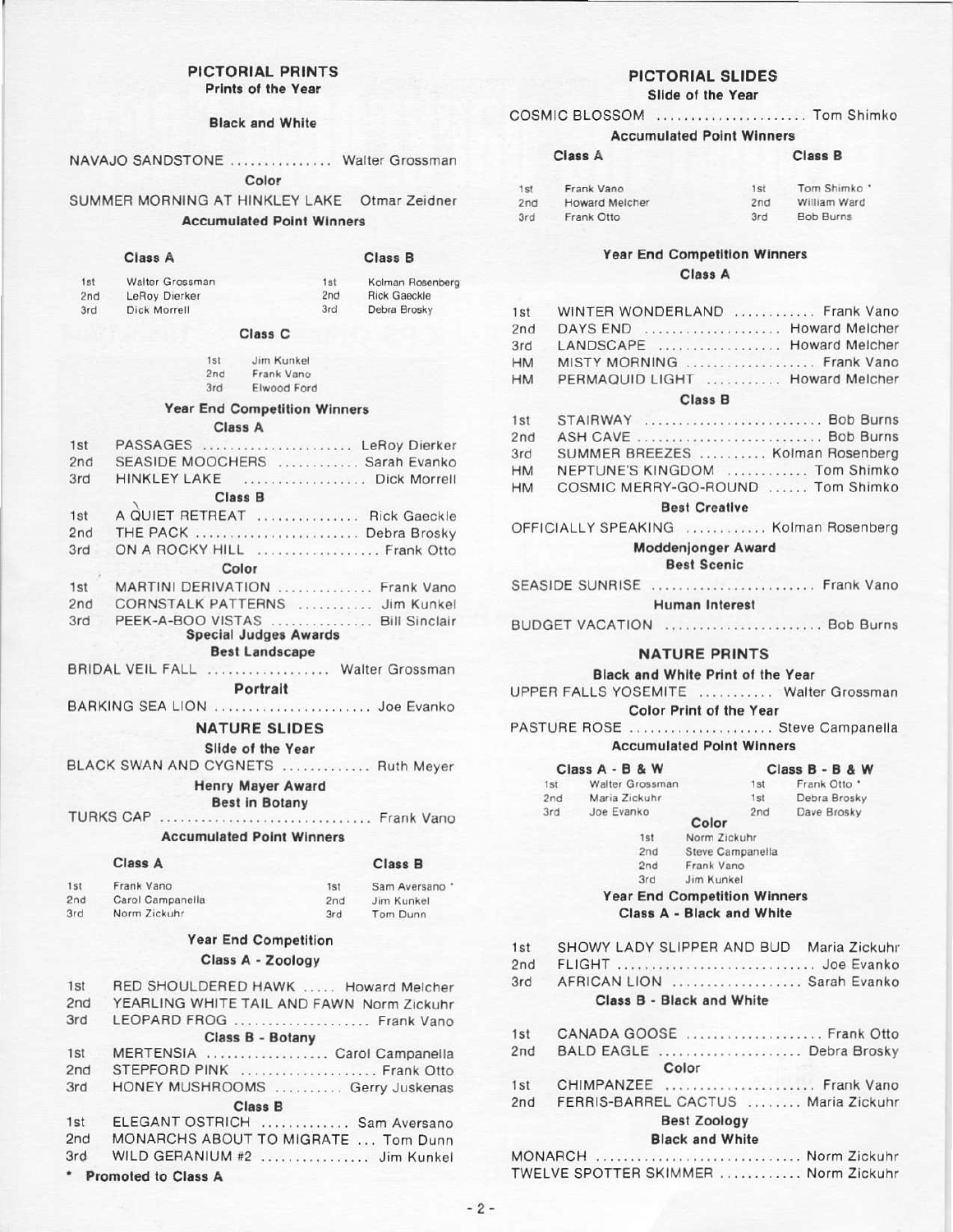































Photography by Greg Toth